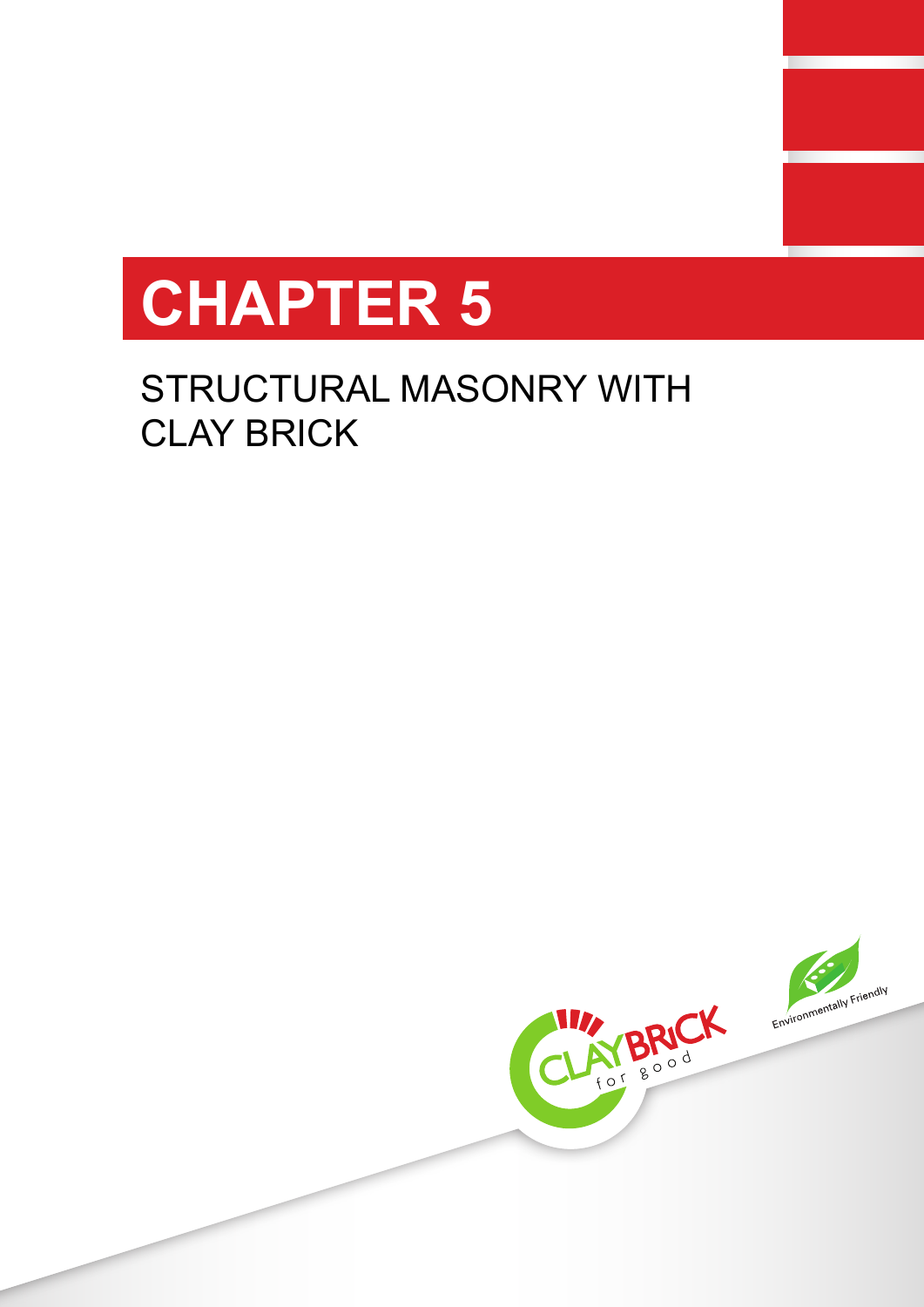

# STRUCTURAL MASONRY WITH CLAY BRICK

# **Background**

The National Building Regulations are generally functional in nature, i.e. they do not prescribe how a building should be constructed, but rather stipulate the qualitative performance requirements that the building design or construction of the building must satisfy. To facilitate the use and application of the National Building Regulations the functional regulations are supported by a set of deemed-to-satisfy rules which are published in SANS 10400, The Application of the National Building Regulations – Part K: Walls. The deemed-to-satisfy provisions describe design and construction methods, materials and solutions, which if applied, will ensure that the building so designed and constructed will satisfy the functional requirements of the regulations.

SANS 10400-Part K: Walls provides deemed-to-satisfy or empirical rules to satisfy the National Building Regulations. Any masonry structure of a wall of such structure that falls outside the scope of SANS 10400-K is subject to a rational design to provide structural integrity, stability and serviceability; this is carried out using South African National Standards, such as the loading and structural masonry standards, i.e. SANS 10160 and 10164, Parts 1 and 2 respectively (soon to be superseded by Eurocode 6).

In addition to the aforementioned there are also technical requirements published by the National Home Builders Registration Council (NHBRC) in terms of the Housing Consumer Protection Measures Act.

The Clay Masonry Manual summarizes key aspects of the deemed-to-satisfy rules in SANS 10400-Part K with the understanding that these documents shall be consulted.

# **Empirical Design of masonry walls (SANS 10400-K)**

#### **Introduction**

SANS 10400-K is a comprehensive standard that inter alia outlines aspect of permissible wall panel sizes for single and double storey dwellings and framed buildings, foundation and freestanding walls (boundary, retaining, balustrade and parapet), define and detail lateral support to walls, detail control, movement and articulation joints and various fixing details, arches, anchoring details of roofs and provide information on lintels. Salient features of SANS 10400-K will be summarized to illustrate the use of the deem-to-satisfy rules.

Although reference has been made to "brick" in earlier chapters it is important to note that SANS 10400-K does not refer to a brick or a block but to solid or hollow masonry units. Except for the section on control joints no reference is made to the type of masonry material, i.e. clay or concrete.

#### **Building Limitations (Clause 4.2.1)**

The provisions hereafter apply only to masonry walls in dwelling units, dwelling houses, educational buildings, hospitals, hotels and other institutional occupancies and general offices where the imposed floor load does not exceed 3,0 kN/m<sup>2</sup> that are not exposed to severe wind loadings arising from crests of steep hills, ridges and escarpments, in:

- a) single storey buildings or the upper storey of double storey buildings where:
- the foundations for masonry walls satisfy the requirements of SANS 10400-H: Application of the National Building Regulations – Part H: Foundations and the supporting members satisfy the requirements of SANS 10400-B: Structural Design;
- the span of roof trusses or rafters (or both) between supporting walls does not exceed:
	- 6,0 m in respect of a single leaf wall with a thickness less than 110 mm;
	- 8,0 m in respect of 140 mm, or greater, single leaf walls and all cavity and collar jointed walls. A collar jointed wall comprises parallel single leaf walls with the space between them not exceeding 25 mm, filled solidly with mortar and tied together with wall ties know as crimp ties (see figure 6)
- the nominal height of masonry above the top of openings is not less than 0,4 m;
- the average compressive strength of hollow and solid masonry units is not less than 3,0 MPa and 4,0 MPa, respectively;
- Class II mortar satisfying the requirements of SANS 2001-CM1, Construction standards – Part: CM1: Masonry walling, is used;
- the mass of the roof covering in roofs other than concrete slabs does not exceed 80 kg/m<sup>2</sup>;
- the span of the concrete roof slabs between supporting walls does not exceed 6,0 m;
- concrete roof slabs are not thicker than 255 mm if of solid construction, or the equivalent mass if of voided construction;
- foundation walls are not thinner than the walls which they support; and
- the height of foundation walls does not exceed 1,5 m,
- b) the lower storey in a double storey building where the requirements listed in a) are still relevant but the average compressive strength of the hollow and solid masonry units are not less than 7,0 MPa and 10 MPa respectively; the following requirements are also applicable:
- the height measured from the ground floor to the top of an external gable does not exceed 8,0 m;
- the storey height measured from floor to wall plate level or to the underside of the first floor does not exceed 3,0 m;
- the walls supporting floor elements are of cavity construction or have a nominal thickness of not less than 140 mm.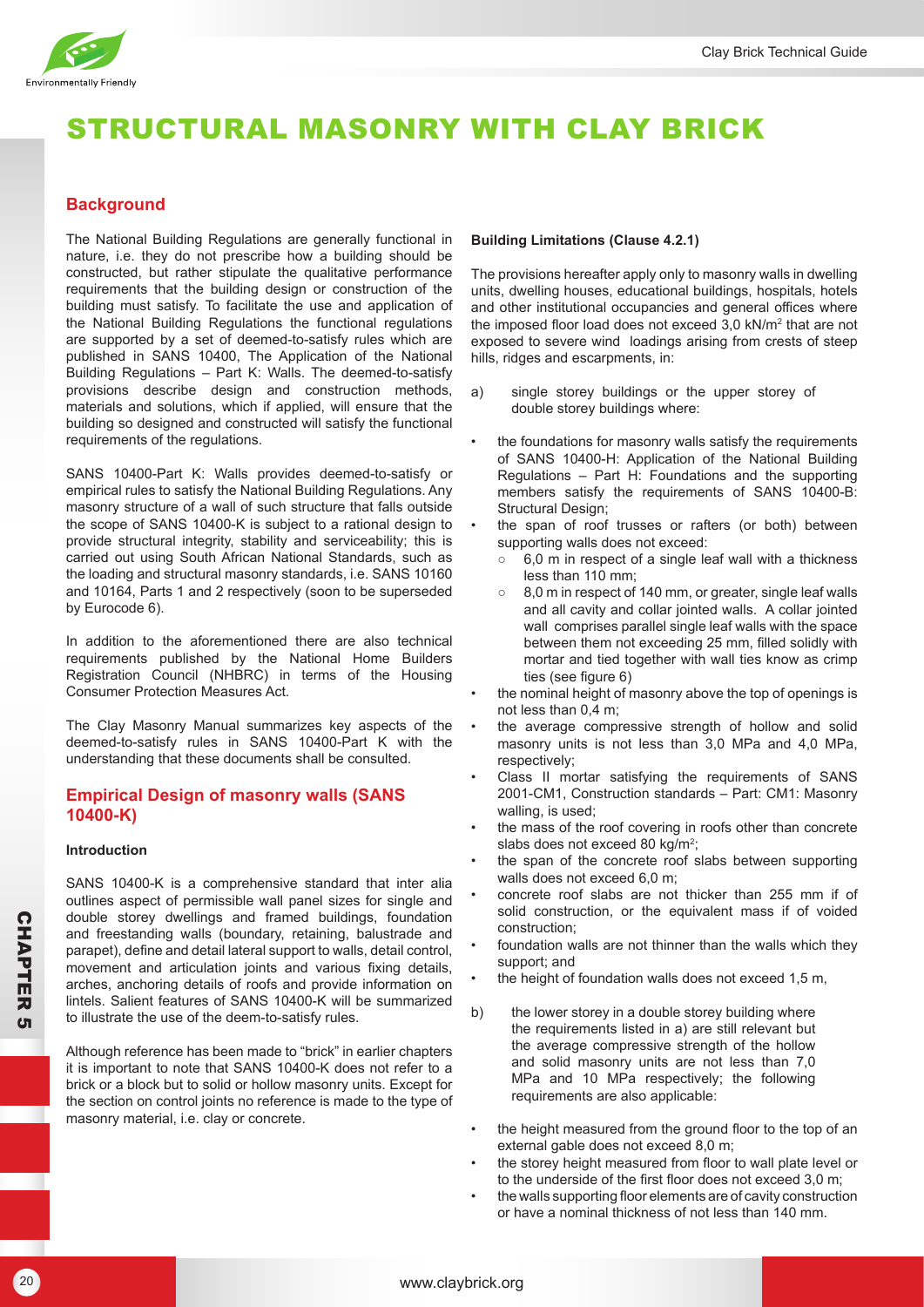



- c) infill panels in concrete and steel framed buildings of four storeys or less where:
- the average compressive strength of hollow and solid masonry units is not less than 3,0 MPa and 5,0 MPa respectively;
- Class II mortar (as previously) is used;
- the walls are either of a cavity construction or have a nominal thickness of not less than 140 mm; and
- the nominal height of masonry above openings is not less than 0,4 m; and the storey height measured from floor to soffit of the floor above does not exceed 3,3m.
- d) freestanding, retaining, parapet and balustrade walls where:
- the average compressive strength of hollow and solid masonry units is not less than 3,0 MPa and 5,0 MPa respectively; and
- Class II mortar is used.

# **Limitations of masonry walling in single and double storey buildings (Clause 4.2.2)**

Masonry wall panels in single and double storey buildings shall have dimensions not longer than that derived from Figure 4 in SANS 10400-K, reproduced here as Figure 5.3. Six tables summarizes the maximum lengths of openings and the minimum distances between the face of supports and openings and between successive openings in accordance with the provisions of detailed figures.

# **Summary of limitations**

Figure 5.2 gives a summary of the detailed wall panel configurations with various support conditions as reproduced in Figure 5.3. 220 collar jointed and 110 single leaf wall types horizontally supported and with vertical supports (excluding vertical butt joints) shall have wall panel sizes as indicated in Figure 5.2; Figure 5.3 below in conjunction with SANS 10400-K shall be consulted for other wall configurations with nominal wall thicknesses and other types of support conditions. Panels incorporating full height doors shall be treated as being supported on the one side only.

| <b>Support</b><br>conditions | <b>Description</b>                                                                                                                     | <b>Summary</b>                                                                                                                                                                                                                                                                                                                                                                                                                                                                                                                                                                                                                                                                                                                                                                                                                                                               |                      |
|------------------------------|----------------------------------------------------------------------------------------------------------------------------------------|------------------------------------------------------------------------------------------------------------------------------------------------------------------------------------------------------------------------------------------------------------------------------------------------------------------------------------------------------------------------------------------------------------------------------------------------------------------------------------------------------------------------------------------------------------------------------------------------------------------------------------------------------------------------------------------------------------------------------------------------------------------------------------------------------------------------------------------------------------------------------|----------------------|
| <i>77777</i><br>⋙            | Horizontal support<br>Vertical support (cross wall<br>or return)<br>Vertical tied butt control<br>joint providing lateral<br>stability | External wall panel: A 220 collar jointed wall supported on both sides<br>٠<br>made up of solid units can be built to a maximum length (L) and<br>height (H) of 9,0m and 4,6m respectively with openings in excess of<br>15 %<br>Internal wall panel: A 110 single leaf wall supported on both sides<br>$\bullet$<br>made up of solid units can be built to maximum length (L) and height<br>(H) of 5,5m and 3,6m respectively with or without openings.<br>A 220 collar jointed external gable wall with a symmetrical 26° slope<br>$\bullet$<br>supported on both sides can have a maximum base width (G) of 80<br>m<br>The maximum dimension for a 220 collar jointed internal and external<br>$\bullet$<br>wall panels supported on one side only (or with a door on the one<br>side) can be built to maximum length (L) and height (H) of 3,1m and<br>3,6m respectively | ワエメマーロス<br><b>ហា</b> |
|                              | 5.2 - Summary of wall panel sizes in single and double storey buildings                                                                |                                                                                                                                                                                                                                                                                                                                                                                                                                                                                                                                                                                                                                                                                                                                                                                                                                                                              |                      |
|                              |                                                                                                                                        | www.claybrick.org                                                                                                                                                                                                                                                                                                                                                                                                                                                                                                                                                                                                                                                                                                                                                                                                                                                            | 21                   |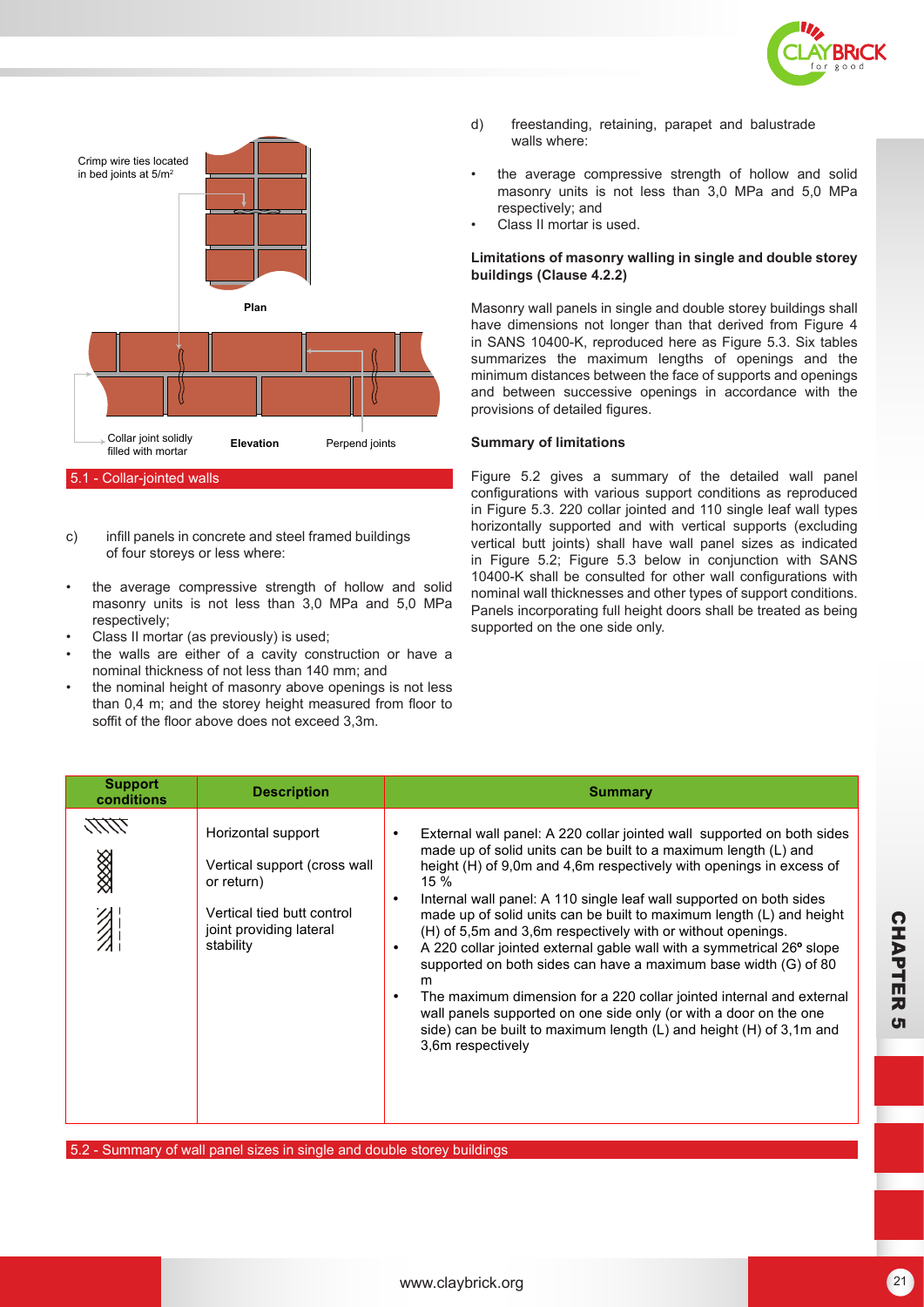

# **SANS 10400-K limitations**

| Wall<br>configuration                     | <b>Table</b>                                                                                                                                                                                                                  | <b>Commentary</b>                                                                                                                                                                                                                                                                                                                                                                                                                                                                                                                                                                             |  |  |
|-------------------------------------------|-------------------------------------------------------------------------------------------------------------------------------------------------------------------------------------------------------------------------------|-----------------------------------------------------------------------------------------------------------------------------------------------------------------------------------------------------------------------------------------------------------------------------------------------------------------------------------------------------------------------------------------------------------------------------------------------------------------------------------------------------------------------------------------------------------------------------------------------|--|--|
| External wall panel                       | Table 1 in SANS 10400-K is<br>reproduced as Table 6 hereafter.<br>Maximum dimensions for external<br>unreinforced wall panels supported<br>on both sides are given.                                                           | Applicable to panels which don't incorporate<br>gable ends. Wall panel sizes are sensitive to<br>panel openings. Two categories of opening<br>are provided for:<br>- less than 15 % of wall area<br>- greater than 15 % of wall area<br>Figure 5.2 refers: A 220 collar jointed wall<br>panel made up of solid units can be built to a<br>maximum length (L) and height (H) of 9,0m<br>and 4,6m respectively with openings in<br>excess of 15 %                                                                                                                                               |  |  |
| External wall panel                       | Table 2 in SANS 10400-K<br>dimensions for external<br>unreinforced wall panels supported<br>on both sides incorporating a tied<br>control/articulation joint. Refer to<br><b>SANS 10400-K</b>                                 | Applicable to panels which don't incorporate<br>gable ends. Wall panel sizes<br>arehttp://www.hikethelycian.com/ sensitive to<br>panel openings. Two categories of opening<br>are provided for:<br>- less than 15 % of wall area<br>- greater than 15 % of wall area<br>Figure 5.2 refers: A 220 collar jointed wall<br>panel made up of solid units with openings in<br>excess of 15 % units can be built to $L = 8.5m$<br>and $H = 4.6m$                                                                                                                                                    |  |  |
| Internal wall panel                       | Table 3 in SANS 10400-K gives the<br>maximum dimensions for internal<br>unreinforced wall panels supported<br>on both sides with or without<br>openings.<br>Refer to SANS 10400-K                                             | Wall panel size is not governed by openings.<br>A 110 single leaf wall panel made up of solid<br>units can be built to $L = 5,5m$ and $H = 3,6m$                                                                                                                                                                                                                                                                                                                                                                                                                                              |  |  |
| H<br>External/Internal<br>panel supported | Table 4 in SANS 10400-K gives the<br>maximum dimensions for internal<br>and external unreinforced wall<br>panels supported on one side only.<br>Refer to SANS 10400-K                                                         | Panels which incorporate full height doors are<br>treated as walls supported on one side only<br>with openings. Wall panel is sensitive to<br>openings (no size of opening is specified).<br>A 110 single leaf wall panel made up of solid<br>units can be built to $L = 5,5m$ and $H = 3,6m$                                                                                                                                                                                                                                                                                                 |  |  |
| Slope<br>(max)<br>XXXX<br>XXX<br>$\sim$   | Table 5 in SANS 10400-K gives the<br>maximum length of external<br>unreinforced wall panel 2,6 m<br>(max.) high supporting a<br>freestanding (isosoles) gable<br>triangle or portion thereof. Refer to<br><b>SANS 10400-K</b> | Applicable to panels which incorporate gable<br>ends or portion thereof which have a panel<br>height not exceeding 2,6m.<br>Wall panel is sensitive to panel openings.<br>Triangular portion of gable above eaves level<br>needs to comply with the provisions of table 6<br>in SANS 10400-K. Internal walls with gables<br>(fire walls) are to be designed in accordance<br>with the provisions of table 1 (no openings).<br>The maximum L of a 110 and 220 thick wall<br>panel made up of solid units supporting a<br>gable wall with a 26° slope is limited to 3,5 &<br>8,0 m respectively |  |  |
| Slope<br>Base width<br>(G)                | Table 6 in SANS 10400-K gives the<br>maximum base width (G) of<br>external triangular unreinforced<br>gable end. Refer to SANS 10400-K                                                                                        | The base width (G) must be reduced by the<br>length of any openings within the gable.<br>The maximum G of a 110 and 220 thick gable<br>wall made up of solid units supporting a 26°<br>slope is limited to 5,5 & 8,0 m respectively                                                                                                                                                                                                                                                                                                                                                           |  |  |

5.3 - Table selection chart for the determination of wall panel sizes in single and double storey buildings

CHAPTER 5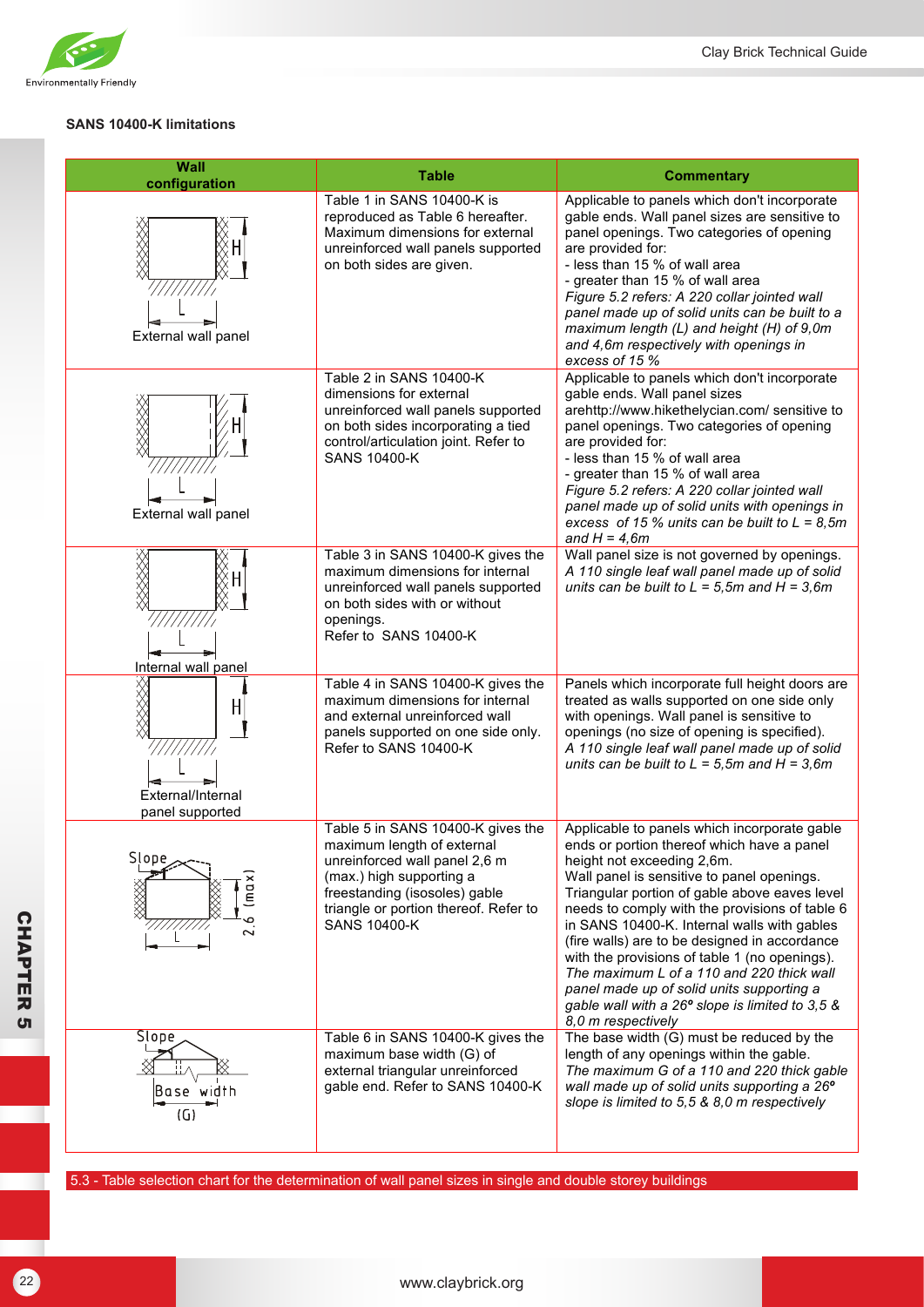

# **Table 5.1 - Maximum dimensions for external masonry wall panels supported on both sides**

|                                     | $\overline{2}$   |     | 3   |                               |                     |     | 4                     |                            |                |                          | 5                |                            |                          |
|-------------------------------------|------------------|-----|-----|-------------------------------|---------------------|-----|-----------------------|----------------------------|----------------|--------------------------|------------------|----------------------------|--------------------------|
| <b>Nominal wall</b><br>thickness mm | <b>Wall type</b> |     |     | <b>Panel A</b><br>no openings |                     |     | $\leq$ 15 % wall area | <b>Panel B</b><br>openings |                |                          | > 15 % wall area | <b>Panel C</b><br>openings |                          |
|                                     |                  |     | н   |                               | н                   | L   | н                     |                            | н              | L                        | н                |                            | н                        |
|                                     |                  | m   | m   | m                             | m                   | m   | m                     | m                          | m              | m                        | m                | m                          | m                        |
|                                     |                  |     |     |                               | <b>Solid units</b>  |     |                       |                            |                |                          |                  |                            |                          |
| 90                                  | single leaf      | 3,2 | 2,4 | 2,8                           | 3,4                 | 2,7 | 2,4                   | 2,5                        | 3,4            | 2,7                      | 2,4              | 2,3                        | 3,4                      |
| 90-90                               | cavity           | 5,5 | 2,7 | 5,5                           | 3,9                 | 5,5 | 2,7                   | 5,0                        | 3,9            | 5,5                      | 2,4              | 4,5                        | 3,9                      |
| 110                                 | single leaf      | 4,5 | 2,7 | 4,0                           | 3,6                 | 4,0 | 2,7                   | 3,5                        | 3,6            | 3,5                      | 2,7              | 3,0                        | 3,6                      |
| 110-110                             | cavity           | 7,0 | 3,3 | 6,0                           | 4,4                 | 7,0 | 2,4                   | 5,5                        | 4,4            | 6,5                      | 2,4              | 5,0                        | 4,4                      |
| 140                                 | single leaf      | 7,0 | 3,3 | 6,0                           | 4,3                 | 6,5 | 2,4                   | 5,2                        | 4,3            | 6,0                      | 2,7              | 5,0                        | 4,3                      |
| 190                                 | collar jointed   | 8,0 | 4,6 | 8,0                           | 4,6                 | 8,0 | 4,6                   | 8,0                        | 4,6            | 8,0                      | 4,0              | 7,5                        | 4,6                      |
| 220                                 | collar jointed   | 9,0 | 4,6 | 9,0                           | 4,6                 | 9,0 | 4,6                   | 9,0                        | 4,6            | 9,0                      | 4,6              | 9,0                        | 4,6                      |
|                                     |                  |     |     |                               | <b>Hollow units</b> |     |                       |                            |                |                          |                  |                            |                          |
| 90                                  | single leaf      | 2,8 | 2,4 | 2,5                           | 3,4                 |     | $\blacksquare$        | $\blacksquare$             | $\blacksquare$ | $\overline{\phantom{a}}$ | $\blacksquare$   | $\overline{a}$             | $\overline{\phantom{a}}$ |
| 90-90                               | cavity           | 5,0 | 2,7 | 4,5                           | 3,9                 | 4,5 | 2,4                   | 4,0                        | 3,9            | 4,0                      | 2,7              | 3,5                        | 3,9                      |
| 110                                 | single leaf      | 3,5 | 2,4 | 3,3                           | 3,6                 | 3,0 | 2,4                   | 2,8                        | 3,6            | 3,0                      | 2,4              | 2,8                        | 3,6                      |
| 110-110                             | cavity           | 6,0 | 2,4 | 5,0                           | 4,2                 | 5,0 | 2,4                   | 4,2                        | 4,2            | 4,5                      | 2,7              | 4,2                        | 4,2                      |
| 140                                 | single leaf      | 5,5 | 2,4 | 4,5                           | 4,2                 | 4,5 | 2,7                   | 4,0                        | 4,2            | 4,2                      | 2,4              | 3,7                        | 4,2                      |
| 190<br>$\mathbf{r}$                 | single leaf      | 7,5 | 2,7 | 6,0                           | 4,4                 | 6,5 | 2,4                   | 5,0                        | 4,6            | 6,0                      | 2,7              | 4,8                        | 4,4                      |

#### **Note:**

1. Two alternative panel sizes (L x H) are provided in respect of each panel type; the left hand column for each panel type provides dimensions for the maximum length (L) and the right hand column the corresponding maximum height dimension (H). Linear interpolation is permitted between these two sets of panel dimensions but not between wall types.

2. The values tabulated in respect of solid units may be used for corresponding walls of hollow unit construction provided that the following reinforcement is provided:

a) Truss type brickforce having main wires of not less than 3,55 mm diameter built into courses at vertical centres not exceeding 400 mm; and

b) Either two 5,6 mm diameter rods in 90 mm and 110 mm single leaf and cavity walls in the bed joint immediately above window level, or a single Y8 bar in a bond block in 140 mm and 190 mm single leaf walls at this same level, such reinforcements extending across the entire length of the panel and into the supports.

3. Where collar joints in collar jointed walls are not fully mortared, such walls shall be treated as cavity walls.

Panels incorporating full height doors or doors with fanlights are to be treated as panels supported on one side only.

# **Limitations of infill masonry panels in framed buildings (Clause 4.2.3)**

Infill masonry wall panels in framed buildings of four storeys and less are sized in a similar manner as those in the previous section and shall have dimensions not longer than those contained in Table 3 or Figure 10 of SANS 10400-K or derived from Tables 9 to 15 in the Standard. Panel sizes are subject to the maximum lengths of openings and the minimum distances between the face of supports and openings and between successive openings. Vertical supports, which are provided by means of intersecting masonry walls are similar as before (See Figure 5.2), whilst infill masonry wall panels shall be connected to reinforced concrete columns and slab soffits. All joints shall be filled with elasto-plastic sealants to accommodate movement.

# **Summary of limitations**

Figure 5.5 gives a summary of the order of magnitude of wall panel configurations with various support conditions; panels incorporating full height doors shall be treated as being supported on the one side only. Jointed and 110 single leaf wall types horizontally supported and with vertical supports (excluding vertical butt joints) shall have wall panel sizes as indicated in Figure 5.2; Figure 5.3 below in conjunction with

SANS 10400-K shall be consulted for other nominal wall thicknesses and other types of support conditions.

#### **Summary**

- A 220 collar jointed external wall panel wall supported on both sides made up of solid units can be built to a maximum length (L) and height (H) of 9,0m and 3,3m respectively with openings in excess of 15 %
- We with the state of the state of the state of the state of the state of the state of the state of the state of the state of the state wided by the life it is the stand becomes smaller, i.e. and can be built to a maximum l As the support conditions become less effective, i.e. if provided with a tied joint on one side the same wall becomes smaller, i.e. and can be built to a maximum length (L) and height (H) of 9,0m (or 8,0m) and 2,4m (or 3,3) respectively
	- If provided with a tied joint on both sides the same wall becomes even smaller, i.e. and can be built to a maximum length (L) and height (H) of 7,0m (or 5,5m) and 2,4m (or 3,3) respectively
	- If provided with a tied joint on both sides the same wall becomes even smaller, i.e. and can be built to a maximum length (L) and height (H) of 7,0m (or 5,5m) and 2,4m (or 3,3) respectively

5.5 - Summary of wall panel sizes in framed buildings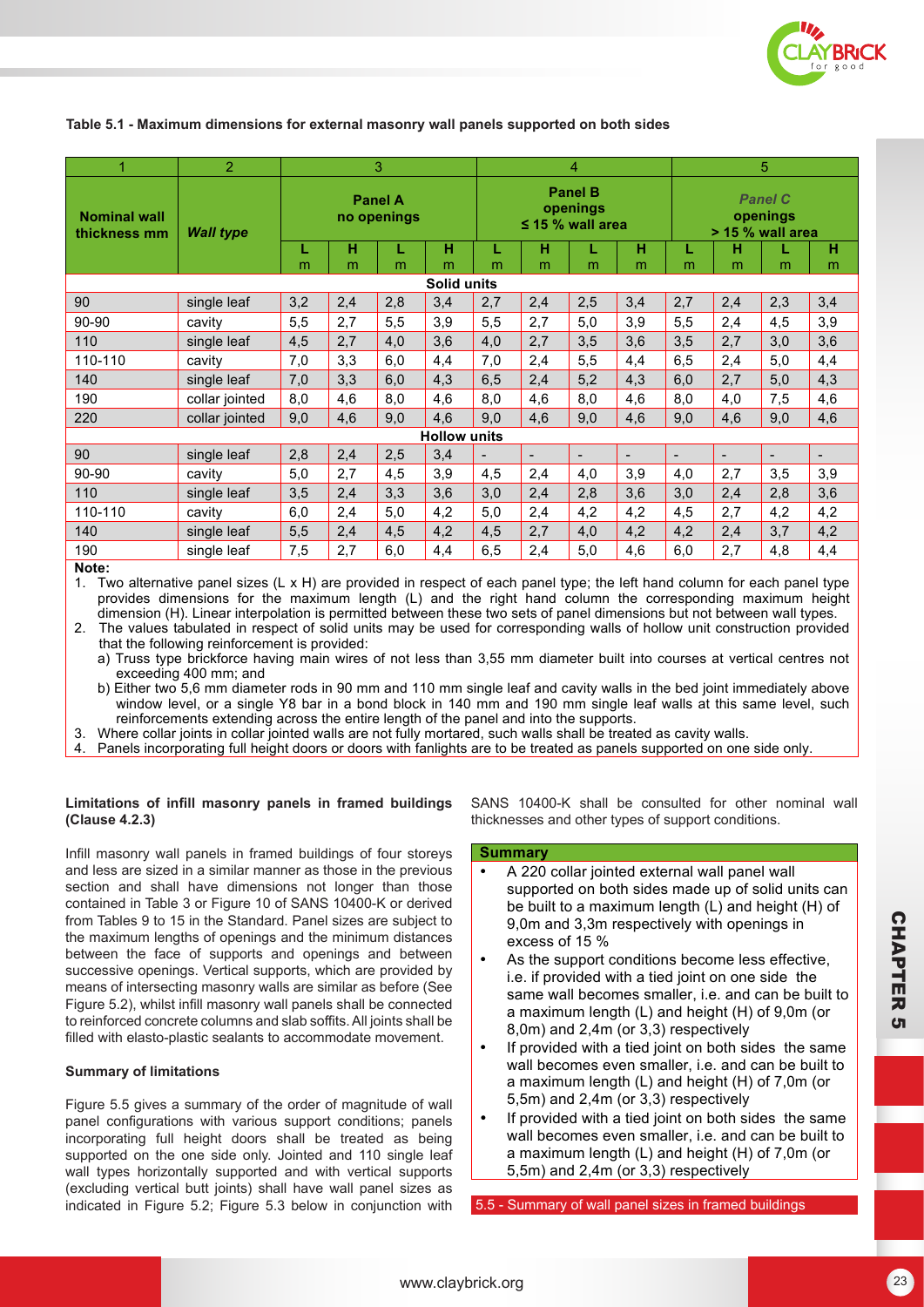

# **5.2.5.1 Free-standing boundary and garden walls (Clause 4.2.4.2)**

Where any free-standing wall is a masonry wall the thickness and pier size of such a wall shall conform to the relevant values given in Table 5.2; such walls retain no earth, have piers extending to the top of the wall without any reduction in size, terminate in a pier or a return a have solidly filled cores in all piers where units are hollow. No horizontal damp proof course shall be provided in free-standing boundary and garden walls.

# **Table 5.2 - Free-standing walls (solid units)**

| 1                   | $\overline{2}$        | 3                               | $\overline{\mathbf{4}}$ |
|---------------------|-----------------------|---------------------------------|-------------------------|
|                     |                       | <b>Nominal dimensions</b>       | <b>Maximum pier</b>     |
| <b>Nominal wall</b> | <b>Maximum height</b> | of piers (overall depth x width | spacing (centre to      |
| thickness (T)       | (H)                   | (D X W)                         | centre; S)              |
| mm                  | m                     | mm                              | m                       |
|                     |                       | No piers                        |                         |
| 90                  | 0,8                   |                                 |                         |
| 110                 | 1,0                   |                                 |                         |
| 140                 | 1,3                   |                                 |                         |
| 190                 | 1,5                   |                                 |                         |
| 220                 | 1,8                   |                                 |                         |
| 290                 | 2,2                   |                                 |                         |
|                     |                       | Z shaped                        |                         |
| 90                  | 1,8                   | 390x90                          | 1,2                     |
| 90                  | 2,0                   | 490x90                          | 1,4                     |
| 110                 | 1,6                   | 330x110                         | 1,5                     |
| 110                 | 2,1                   | 440x110                         | 1,5                     |
| 140                 | 2,2                   | 440x140                         | 2,0                     |
| 140                 | 2,5                   | 590x140                         | 2,5                     |
| 190                 | 2,1                   | 390x190                         | 2,5                     |
| 190                 | 2,5                   | 490x190                         | 3,0                     |
| 220                 | 2,4                   | 440x220                         | 3,0                     |
| 220                 | 2,8                   | 550x220                         | 4,0                     |
|                     |                       | Piers projecting on one side    |                         |
| $\overline{90}$     | 1,4                   | 290x290                         | 1,4                     |
| 90                  | 1,5                   | 390x290                         | 1,6                     |
| 90                  | 1,7                   | 490x290                         | 1,6                     |
| 110                 | 1,5                   | 330x330                         | 1,8                     |
| 110                 | 1,5                   | 440x330                         | 1,8                     |
| 110                 | 1,9                   | 550x330                         | 2,0                     |
| 140                 | 1,7                   | 440x440                         | 2,2                     |
| 140                 | 1,8                   | 590x390                         | 2,5                     |
| 190                 | 2,0                   | 590x390                         | 2,8                     |
| 220                 | 2,3                   | 660x440                         | 3,2                     |
|                     |                       | Piers projecting on both sides  |                         |
| 90                  | 1,5                   | 490x290                         | 1,4                     |
| 110                 | 1,6                   | 550x330                         | 1,8                     |
| 140                 | 1,6                   | 440x440                         | 2,2                     |
| 190                 | 1,8                   | 590x390                         | 2,8                     |
| 220                 | 2,1                   | 660x440                         | 3,2                     |
|                     |                       | <b>Diaphragm walls</b>          |                         |
| 90                  | 2,1                   | 290x190                         | 1,4                     |
| 90                  | 2,7                   | 390x190                         | 1,4                     |
| 110<br>$\mathbf{A}$ | 2,6                   | 330x220                         | 1,6                     |

**NOTE:**

 $D =$  total depth of pier plus wall thickness; W = width of pier; S = centreline spacing of piers.

CHAPTER 5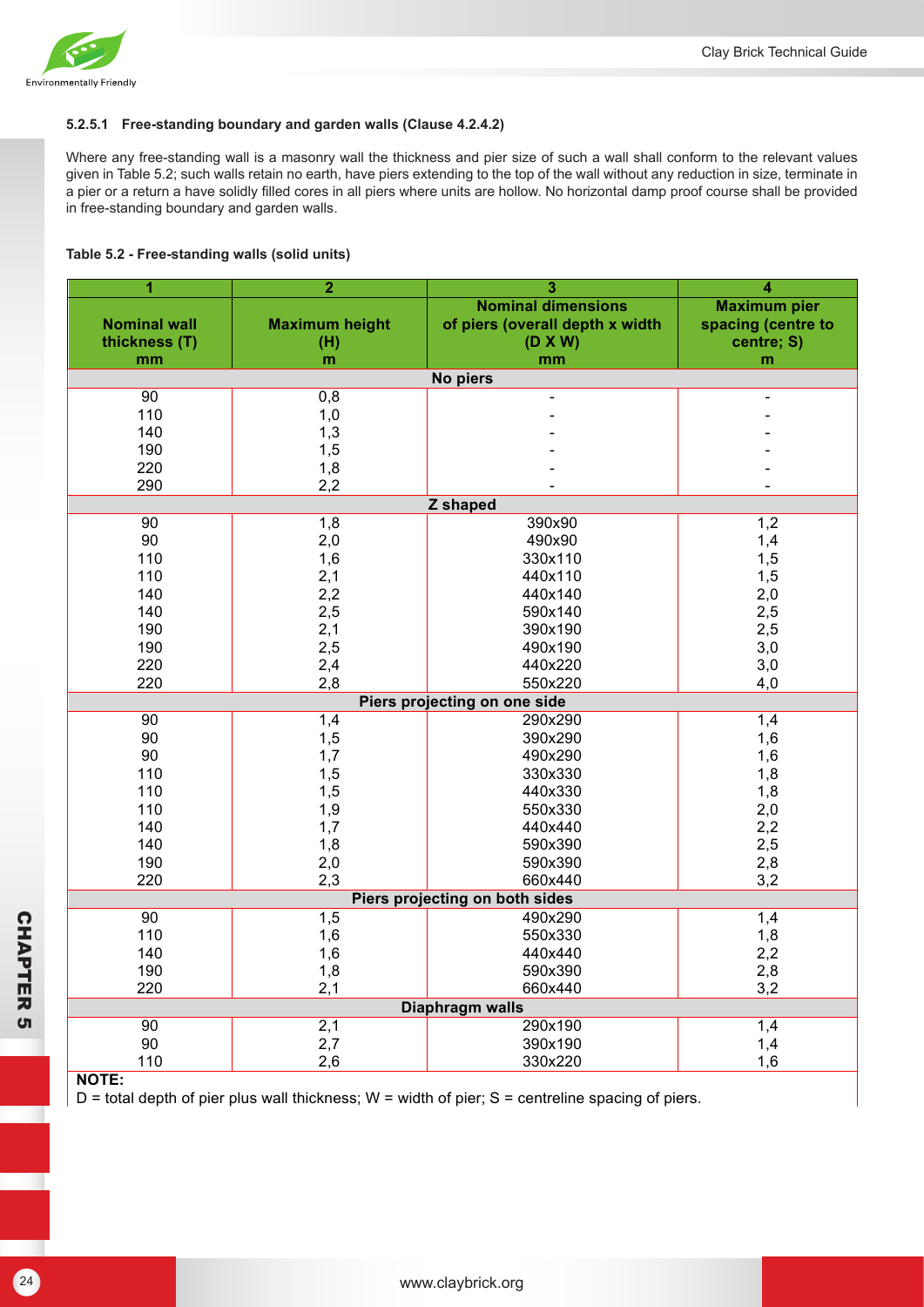

# **Free-standing parapet and balustrade walls (Clause 4.2.5)**

Free-standing balustrade and parapet walls of solid units shall have a thickness of not less than the height of the wall above the base divided by 5 or 4,5 if no dpc is present and if dpc is present at the base respectively.

Balustrades and parapet walls made up of solid units that have returns which continue for a distance of at least 0,75 metres from the external face of such walls or are fixed to columns at centres not exceeding 3,5 metres, shall have a thickness of not less than 110.

#### **Free-standing retaining walls (Clause 4.2.4.1)**

Free-standing retaining walls shall be designed and constructed so that:

- a) the height of fill retained by free-standing retaining walls does not exceed the values given in Table 5.5;
- b) piers, where required in terms of Table 5.5, project on the opposite side of the wall to the fill that is being retained;
- c) control joints are located at intervals not exceeding 10m;
- d) no surcharge of fill is placed within a distance equal to the height of the amount of fill being retained; and
- e) sub-soil drainage is provided behind the wall by providing weepholes formed by building into the waIl, 50 mm diameter plastic pipes, with the non-exposed end covered with geofabric, at a height not exceeding 300 mm above the lower ground level, at centres not exceeding 1,5 metres.
- f) No horizontal damp proof course shall be provided.

| <b>Nominal wall</b><br>thickness (T)<br><sub>mm</sub> | <b>Wall Types</b> | <b>Maximum height</b><br>retained (h)<br>without piers<br>m | <b>Nominal pier</b><br>dimension (D)<br>mm | <b>Maximum pier</b><br>spacing<br>m |
|-------------------------------------------------------|-------------------|-------------------------------------------------------------|--------------------------------------------|-------------------------------------|
|                                                       |                   | Solid units                                                 |                                            |                                     |
| 140                                                   | Single leaf       | 1,3                                                         | 600 x 300                                  | 1,8                                 |
| 190                                                   | Collar jointed    | 1.3                                                         | 600 x 300                                  | 2,5                                 |
| 190                                                   | Collar jointed    | 1,6                                                         | 800 x 400                                  | 2,6                                 |
| 220                                                   | Collar jointed    | 1,7                                                         | 660 x 330                                  | 3,0                                 |
| 220                                                   | Collar jointed    | 1.8                                                         | 880 x 440                                  | 3,1                                 |
| 290                                                   | Collar jointed    | 1.0                                                         |                                            |                                     |
| 330                                                   | Collar jointed    |                                                             |                                            |                                     |

#### **Table 5.3 - Retaining walls (solid units)**

#### **Foundation walls (Clause 4.2.2.6)**

Foundation walls shall not exceed 1,5 m in height and be of a thickness not less than the wall it supports. The cores in hollow units and cavities in cavity walls shall be filled with grade 10; infill concrete. The height of fill retained behind a masonry foundation wall shall not exceed the values given in Table 5.6; the height being the difference in ground level between the soffit of the surface bed and the external ground level

|                                                                                                                                                                                                                                                                                                                                                                                                                                                                                                                                                                                                                                                                                                                                                                                                                                                                                                                                                          | 2                            |  | 3                            |  |         |
|----------------------------------------------------------------------------------------------------------------------------------------------------------------------------------------------------------------------------------------------------------------------------------------------------------------------------------------------------------------------------------------------------------------------------------------------------------------------------------------------------------------------------------------------------------------------------------------------------------------------------------------------------------------------------------------------------------------------------------------------------------------------------------------------------------------------------------------------------------------------------------------------------------------------------------------------------------|------------------------------|--|------------------------------|--|---------|
| <b>Nominal wall thickness</b>                                                                                                                                                                                                                                                                                                                                                                                                                                                                                                                                                                                                                                                                                                                                                                                                                                                                                                                            | <b>Wall type</b>             |  | Maximum difference in ground |  |         |
| mm                                                                                                                                                                                                                                                                                                                                                                                                                                                                                                                                                                                                                                                                                                                                                                                                                                                                                                                                                       |                              |  | levels - mm                  |  |         |
| 90 and 110                                                                                                                                                                                                                                                                                                                                                                                                                                                                                                                                                                                                                                                                                                                                                                                                                                                                                                                                               | single leaf                  |  | 200                          |  |         |
| 140                                                                                                                                                                                                                                                                                                                                                                                                                                                                                                                                                                                                                                                                                                                                                                                                                                                                                                                                                      | single leaf                  |  | 400                          |  |         |
| 190                                                                                                                                                                                                                                                                                                                                                                                                                                                                                                                                                                                                                                                                                                                                                                                                                                                                                                                                                      | single leaf / collar jointed |  | 600                          |  |         |
| 220                                                                                                                                                                                                                                                                                                                                                                                                                                                                                                                                                                                                                                                                                                                                                                                                                                                                                                                                                      | collar jointed               |  | 700                          |  |         |
| 90-90                                                                                                                                                                                                                                                                                                                                                                                                                                                                                                                                                                                                                                                                                                                                                                                                                                                                                                                                                    | cavity                       |  | 700                          |  |         |
| 110-110                                                                                                                                                                                                                                                                                                                                                                                                                                                                                                                                                                                                                                                                                                                                                                                                                                                                                                                                                  | cavity                       |  | 1000                         |  |         |
| 290                                                                                                                                                                                                                                                                                                                                                                                                                                                                                                                                                                                                                                                                                                                                                                                                                                                                                                                                                      | collar jointed               |  | 1000                         |  |         |
| 330                                                                                                                                                                                                                                                                                                                                                                                                                                                                                                                                                                                                                                                                                                                                                                                                                                                                                                                                                      | collar jointed               |  | 1200                         |  | ワエメマーロス |
| <b>Empirical Rules for Foundations (SANS 10400-H)</b><br>Concrete should have a compressive strength of at least<br>Empiricla rules apply to buildings not exceeding two storeys<br>10MPa.<br>in height and with loadings not exceeding those detailed in<br>Any continuous strip foundation shall have a thickness of<br>building limitations for empirical design, except in cases where<br>$\bullet$<br>not less than 200mm.<br>the founding material consists of a problem soil, i.e. heavy soil<br>The minimum width any continuous strip foundation<br>or shrinkable clay or a soil with collapsible fabric.<br>$\bullet$<br>shall not be less than 600mm for a wall supporting a roof<br>covered with concrete tiles, clay tiles or thatch; 400mm for<br>These rules include that:<br>a wall supporting a roof covered with metal or fibre-cement<br>sheets or metal roof tiles.<br>Walls are to be placed centrally on foundations.<br>$\bullet$ |                              |  |                              |  |         |
|                                                                                                                                                                                                                                                                                                                                                                                                                                                                                                                                                                                                                                                                                                                                                                                                                                                                                                                                                          | www.claybrick.org            |  |                              |  | 25      |

#### **Empirical Rules for Foundations (SANS 10400-H)**

- Concrete should have a compressive strength of at least 10MPa.
- Any continuous strip foundation shall have a thickness of not less than 200mm.
- The minimum width any continuous strip foundation shall not be less than 600mm for a wall supporting a roof covered with concrete tiles, clay tiles or thatch; 400mm for a wall supporting a roof covered with metal or fibre-cement sheets or metal roof tiles.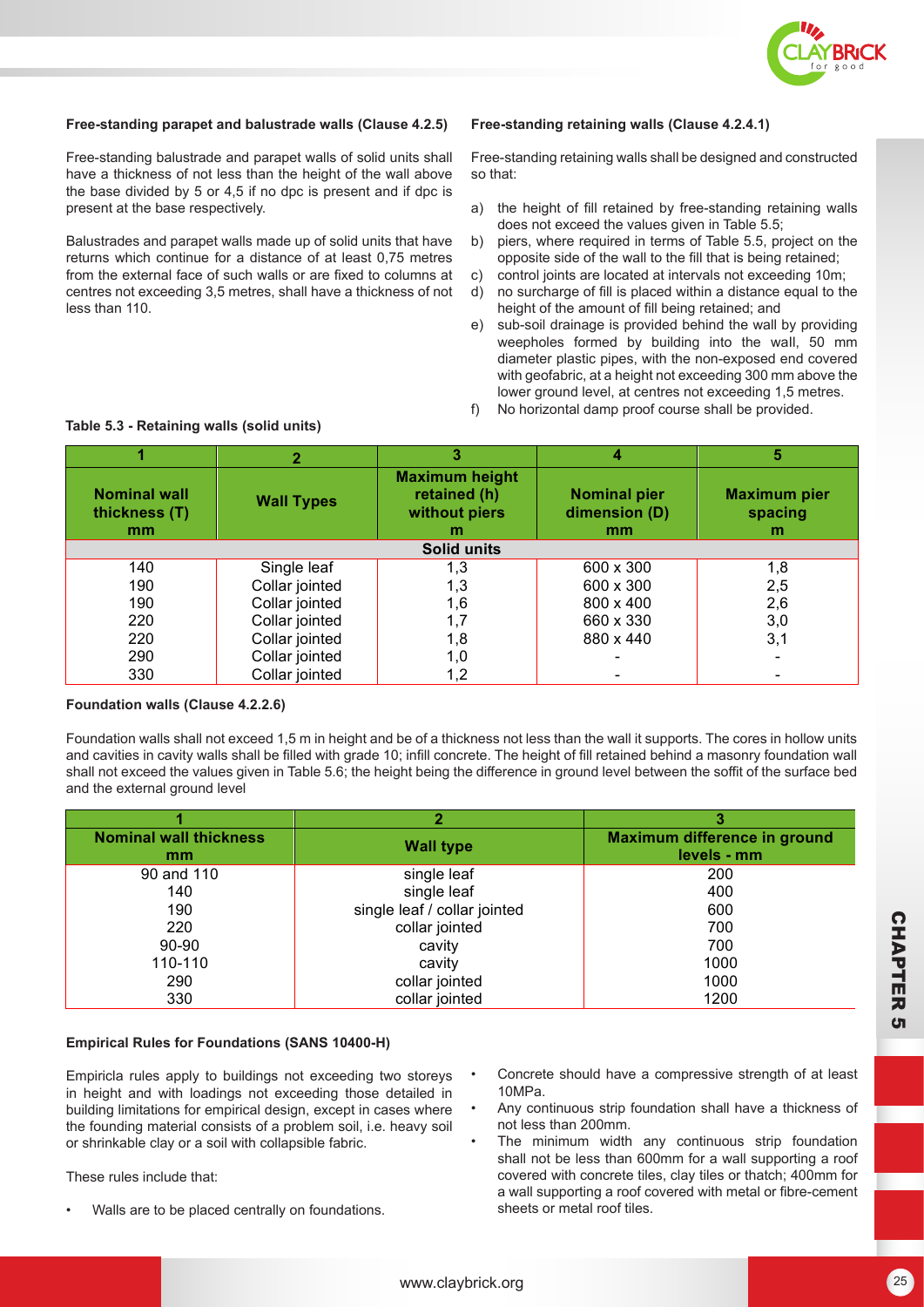

SABS 0161: The design of foundations for buildings contains recommendations with regard to site investigations and inspections, materials, design considerations, earthworks and excavations, and foundation types.

#### **Foundation Preparation**

- Top soil containing grass roots must be removed from the area where unreinforced or reinforced slabs are to rest. Loose or disturbed ground must be compacted.
- The accuracy of the setting out shall be achieved through positive control measures: their relative location to site boundaries and adjacent structures shall be verified. Regular checks on the trench widths trench lengths and the length of diagonals across external corners must be carried out.
- On sloping ground, foundation trenches for strip footings may be stepped so that the required foundation depth is attained as shown in Figure 5.3.
- Sites of receive 'slab-on-the-ground foundations' shall be levelled. All necessary filling shall comply with the requirements of compaction provided below. The bases of edge beams shall be sloped not more than 1:10. Steps in slabs in excess of 400mm shall only be permissible if approved by a competent person.
- Steps in foundations shall not be provided within 1,0m from corners.
- Excavations shall be deepened locally to remove soft spots where necessary. Hard spots shall be removed

wherever practicable. Where soft spots / isolated boulders do not exceed 1 500mm in diameter, unreinforced strips foundations may be centrally reinforced with two No Y12 bars externally a distance of not less than 1 500mm beyond the face of such soft spots as shown in Figure 5.2.

• Excavations should be prodded with a 10-12mm diameter bar prior to the casting of concrete. Uniform penetration should be obtained. Where this is not the case the soft spots (where penetration is greater than in the surrounding areas), should be dealt with as shown in Figure 5.2.

#### **Excessive foundation excavations shall be avoided.**

Any fill upon which edge beams of 'slab-on-the-ground' foundations and strip footings are to be founded, shall be placed under the supervision of a competent person or shall be deepened to be founded on in situ material. The controlled fill shall continue past the edge of the foundation and at least 1 000mm shall be retained or battered beyond this point by a slope not steeper than 1 : 2 (vertical : horizontal).

- Trenches shall be kept free of surface water.
- Where the bottom part of foundations has dried out excessively due to exposure or has softened due to rain or ground water, the excavation shall be re-bottomed prior to concreting.



5.6 - Methods for stepping strip footings and slab-on-the-ground foundations

CHAPTER 5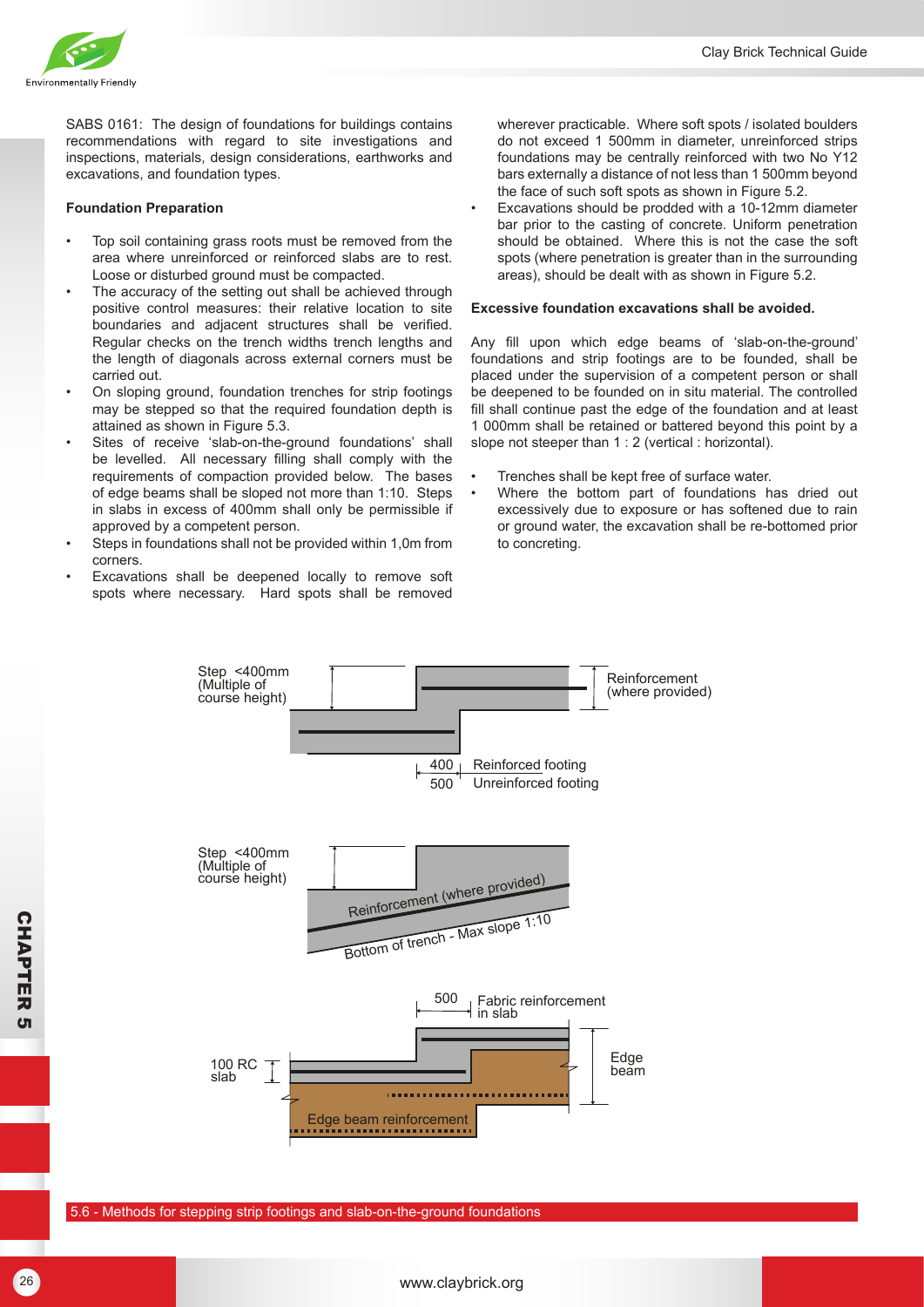



**Minimum width of Strip Foundations in Single Storey Structures – SABS 0161: Part 4, Section 2, Table 2**

# **Table 5.5: Minimum width of strip foundations**

| <b>Founding Material</b> |               | Tile / Sheeted       | <b>Reinforced Concrete</b> |                      |  |
|--------------------------|---------------|----------------------|----------------------------|----------------------|--|
| Tvpe                     |               | Roof                 | Roof                       |                      |  |
|                          | Internal Wall | <b>External Wall</b> | Internal Wall              | <b>External Wall</b> |  |
|                          | (mm)          | (mm)                 | (mm)                       | (mm)                 |  |
| Rock                     | 400           | 400                  | 400                        | 400                  |  |
| Soil                     | 400           | 500                  | 600                        | 750                  |  |

i **NOTE:**

Internal walls upon which reinforced concrete roofs do not bear may have a foundation width of 400mm

# **Compaction**

The maximum height of fill beneath floor slabs and 'slab-onthe-ground' foundations, measured at the lowest point shall not exceed 400mm unless certified by a competent person. Fill shall be moistened prior to compaction so that a handful squeezed in the hand is firm but does not show signs of moisture. Fill shall be placed in un-compacted layers not exceeding 100mm in respect of hand compaction or 150mm in respect of compaction by mechanical means.

Each un-compacted layer shall be well compacted before additional fill material is added. Compaction in excess of 3 blows of a dynamic cone penetrometer (See figure 10) is required to penetrate 100mm of the fill provided that fills do not comprise more than 10% gravel of size less than 10mm and contain no isolated boulders.



5.8 - Dynamic cone penetrometer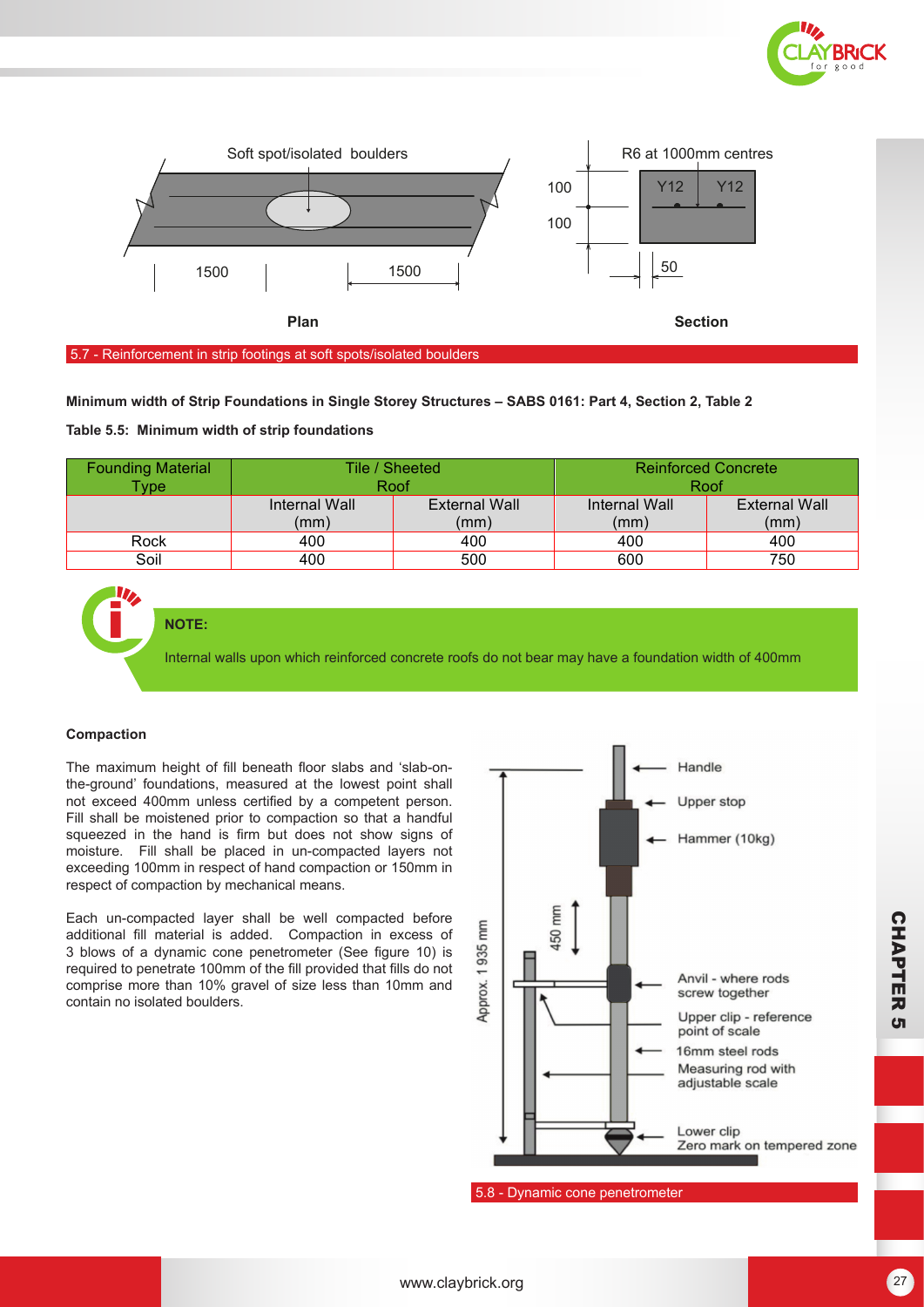

# **Minimum thickness of foundation walls (SABS 0400 Table 4 – Part KK9)**

- The height of any foundation wall not acting as a retaining wall shall not exceed 1,5m.
- Where a difference in ground level, including backfill exists between the two foundation walls such difference shall not exceed 1,0m.
- No foundation wall shall have a thickness less than the relevant value given in Table 5.3; provided that such thickness shall not be less than:
	- The thickness of the wall carried by such foundation wall; or
	- If it is the wall carried by the foundation wall, the sum of the thicknesses of the leaves of such a cavity wall.

# **Table 5.6 - Minimum thickness of foundation walls**

|                                                                       | Acting as a retaining wall |                                                          |                | Not acting as a retaining wall |            |                |                 |
|-----------------------------------------------------------------------|----------------------------|----------------------------------------------------------|----------------|--------------------------------|------------|----------------|-----------------|
| <b>Type of foundation wall</b>                                        |                            | Difference in ground level (mm)                          |                | Height (mm)                    |            |                |                 |
|                                                                       | <b>Less than</b><br>500    | 500 to 750                                               | 750 to<br>1000 | Less than<br>300               | 300 to 500 | 500 to<br>1000 | 1000 to<br>1500 |
|                                                                       | Single Leaf Brick          |                                                          |                |                                |            |                |                 |
| External                                                              | 140                        | 190                                                      | 230            | 140                            | 140        | 140            | 190             |
| Internal                                                              | -                          | 190                                                      | 230            | 90                             | 140        | 140            | 190             |
|                                                                       |                            | Single Leaf hollow block (cavities filled with concrete) |                |                                |            |                |                 |
| External                                                              | 140                        | 190                                                      | 230            | 140                            | 140        | 140            | 190             |
| Internal                                                              | 140                        | 190                                                      | 230            | 90                             | 140        | 140            | 190             |
| Cavity Wall                                                           |                            |                                                          |                |                                |            |                |                 |
| External<br>(cavity filled to 150mm below<br>damp-proof course level) | 190                        | 190                                                      | 230            | 190                            | 190        | 190            | 190             |

# **Rain Penetration Requirements (SABS 10400:Part K:Section 4.5:Annexure C)**

The resistance of external walls to rain penetration shall be in accordance with Table 5.7 when tested in accordance with the requirements of Annexure C, SANS 10400: Part K.

# **Category 1 Building**

Building which:

- a) Is designated as of class A3, A4, F2, G1, H2, H3 or H4 occupancy (See regulation A20 in SANS 10400-A),
- b) Has no basements,
- c) Has a maximum length of 6,0m between intersecting walls or members providing lateral support, and
- d) Has a floor area that does not exceed 80m<sup>2</sup>

# **Table 5.7 – Rain penetration acceptance criteria**

| <b>Building</b><br><b>Category</b> | <b>Acceptance criteria when tested</b><br>in accordance with the<br>requirements of Annexure C                       |
|------------------------------------|----------------------------------------------------------------------------------------------------------------------|
| Category 1                         | Moisture which penetrates the wall<br>of insufficient intensity to run down<br>the wall onto the floor of the house. |
| Other than<br>category 1           | No damp patches are visible on the<br>inside of the wall.                                                            |

Stainless steel (Grade 816) ties shall be used in the following areas:

- Sea spray zones; and
- Tidal and splash zones.

Coastal areas are situated between the coastline and an imaginary line 30km inland, parallel with the coastline, or the top of the escarpment or watershed of the first mountain range inland, if these are less than 30km from the coastline. The entire area of jurisdiction of any local authority whose area is cut by the line demarcating these coastal areas is taken as falling within the coastal area.

# **Mortar**

Four types of building mortar are detailed in SABS specifications (SABS 0164-1 and SABS 0249):

- Common cement: sand
- Common cement: lime; sand
- Common cement: sand plus mortar plasticiser
- Masonry cement: sand.

CHAPTER 5

<sub>ហ</sub>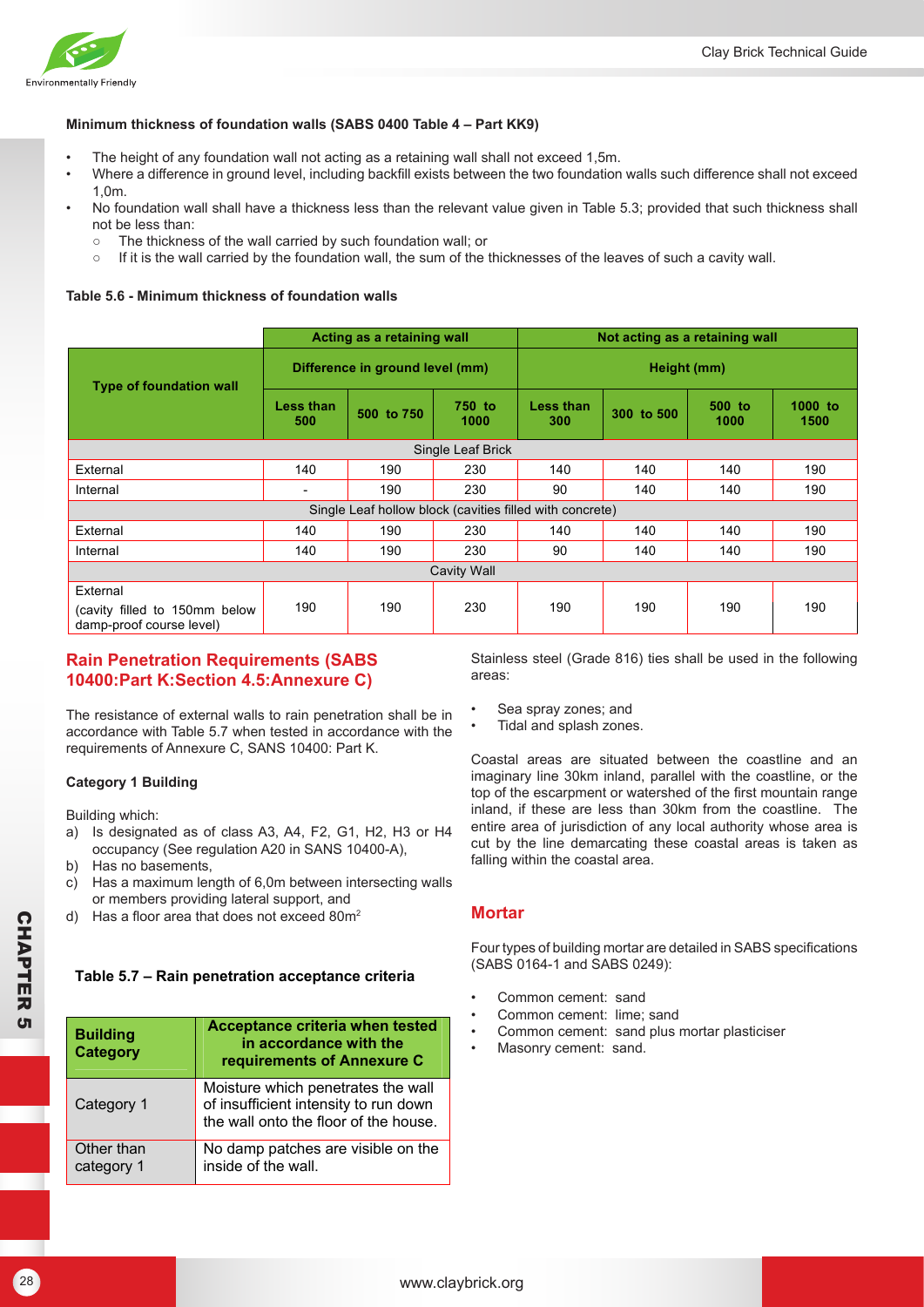

# **Table 5.8 - Proportions of mortar**

| <b>Mortar class</b> | <b>Common</b><br><b>Cement (kg)</b> | <b>Lime (Litres)</b> | Sand<br>(measured<br>loose and<br>damp) (Litres<br>$Max.$ ) |    | <b>Masonry Cement; Sand or</b><br><b>Common Cement, Sand with</b><br><b>Mortar, Plasticiser</b> |
|---------------------|-------------------------------------|----------------------|-------------------------------------------------------------|----|-------------------------------------------------------------------------------------------------|
|                     |                                     |                      |                                                             | kg | <b>Litres Max</b>                                                                               |
|                     | 50                                  | $0 - 10$             | 130                                                         | 50 | 100                                                                                             |
| Ш                   | 50                                  | $0 - 40$             | 200                                                         | 50 | 170                                                                                             |
| Ш                   | 50                                  | $0 - 80$             | 300                                                         | 50 | 200                                                                                             |

#### **Mix Proportions**

The approximate limiting proportions of these mortars are detailed in Table 5.8.

Class II mortar is the general purpose mortar for all brickwork. Concrete wheelbarrows have 65 litres and a sand volume of 200 litres is achieved by using three wheelbarrows of sand. The addition of lime is optional. A maximum of 40 litres is permitted per 50 kg unit of common cement.

A competent person is required to design mixes for mortars that use materials or mix proportions other than those described above.

#### **Cement**

Cements for use in mortar shall be common cements complying with SABS E 197-1, and masonry cements complying with SABS ENV 413-1.

| <b>Cement</b><br><b>Designation</b> | <b>Strength</b><br>Glade |
|-------------------------------------|--------------------------|
| CEM I                               | 42.5N                    |
| CEM II A-L                          | 32,5N or higher          |
| CEM II A-M                          | 42,5N                    |
| CEM II A-S                          | 32,5N or higher          |
| CEM II A-V                          | 32,5N or higher          |
| CEM II B-S                          | 32,5N or higher          |
| CEM II BV                           | 32,5N or higher          |
| <b>CEM III</b>                      | 32,5N or higher          |

#### **Lime**

The use of Lime in mortar mixes is optional. Lime imparts the properties of plasticity and water retention to mortar. The latter property is important as it prevents mortar drying out, resulting in the incomplete hydration of the common cement.

Lime used in mortar is hydrated lime (commercial bedding lime) and not quicklime or agricultural lime. Lime gives the best results when used with coarse sands. Lime with clayey sands can make tile mortar over-cohesive and difficult to use. Lime should not be used with masonry cement.

#### **Sand**

Sand for mortar should comply with SABS 1090 and must be well graded from 5mm downwards in accordance with Table 5.8 In the assessment of mortar sands grading is only one factor to be considered, with shape, surface area character of fines and average particle size of the sand also being important. A simple practical field test that includes these factors is the cement and concrete institute test.

Provided that the choice of sand yields a smooth, plastic and cohesive mix, its quality, based on "water demand" can be determined by the following test. Quantities used should be weighed on a kitchen scale that is accurate, and tile test should be carried out on a smooth impervious surface. It is also important that the sample used is fairly representative of the bulk supply.

| <b>Size of square</b> | <b>Percentage by mass passing</b> |                                    |  |  |  |
|-----------------------|-----------------------------------|------------------------------------|--|--|--|
| apertures<br>(mm)     | Fine aggregate<br><b>Plaster</b>  | Fine<br>aggregate<br><b>Mortar</b> |  |  |  |
| 4,750                 | 100                               | 100                                |  |  |  |
| 2,360                 | 90-100                            | 90-100                             |  |  |  |
| 1,180                 | 70-100                            | 70-100                             |  |  |  |
| 0,600                 | 40-90                             | 40-100                             |  |  |  |
| 0,300                 | 5,65                              | 5,85                               |  |  |  |
| 0,150                 | $0 - 20$                          | $0 - 35$                           |  |  |  |
| 0.075                 | $0 - 7.5$                         | $0 - 12.5$                         |  |  |  |

#### **Procedure:**

- Dry out a wheelbarrow full of sand to be tested.
- Weigh 5kg cement and 25kg of dry sand.
- Measure 5 litres, 1 litre and 1,5 litres water into separate containers.
- Mix the cement and sand until the colour is uniform.
- Mix the cement and sand until the colour is uniform.<br>
In succession, mix in each of the volumes of water (5 litres,<br>
1 litre and 1,5 litres) until the mix reaches a consistency<br>
The latter<br>
The latter<br>
The latter suitable In succession, mix in each of the volumes of water (5 litres, 1 litre and 1,5 litres) until the mix reaches a consistency suitable for plastering.

#### **Then:**

- If 5 litres is enough -the sand is of "good" quality
- If 5 litres + 1 litre is enough -the sand is of "average" quality
- If 5 litres + 1 litre + 1,5 litres is enough -the sand is "poor"
- If more than 7.5 litres is needed -the sand is "very poor"
- A "good " or "average" sand should be used for mortar in walling below the damp-proof course".

#### **Mortar Plasticisers**

Mortar plasticisers exercise a desirable effect on the workability and plasticity of the mortar in which they are used. Generally,